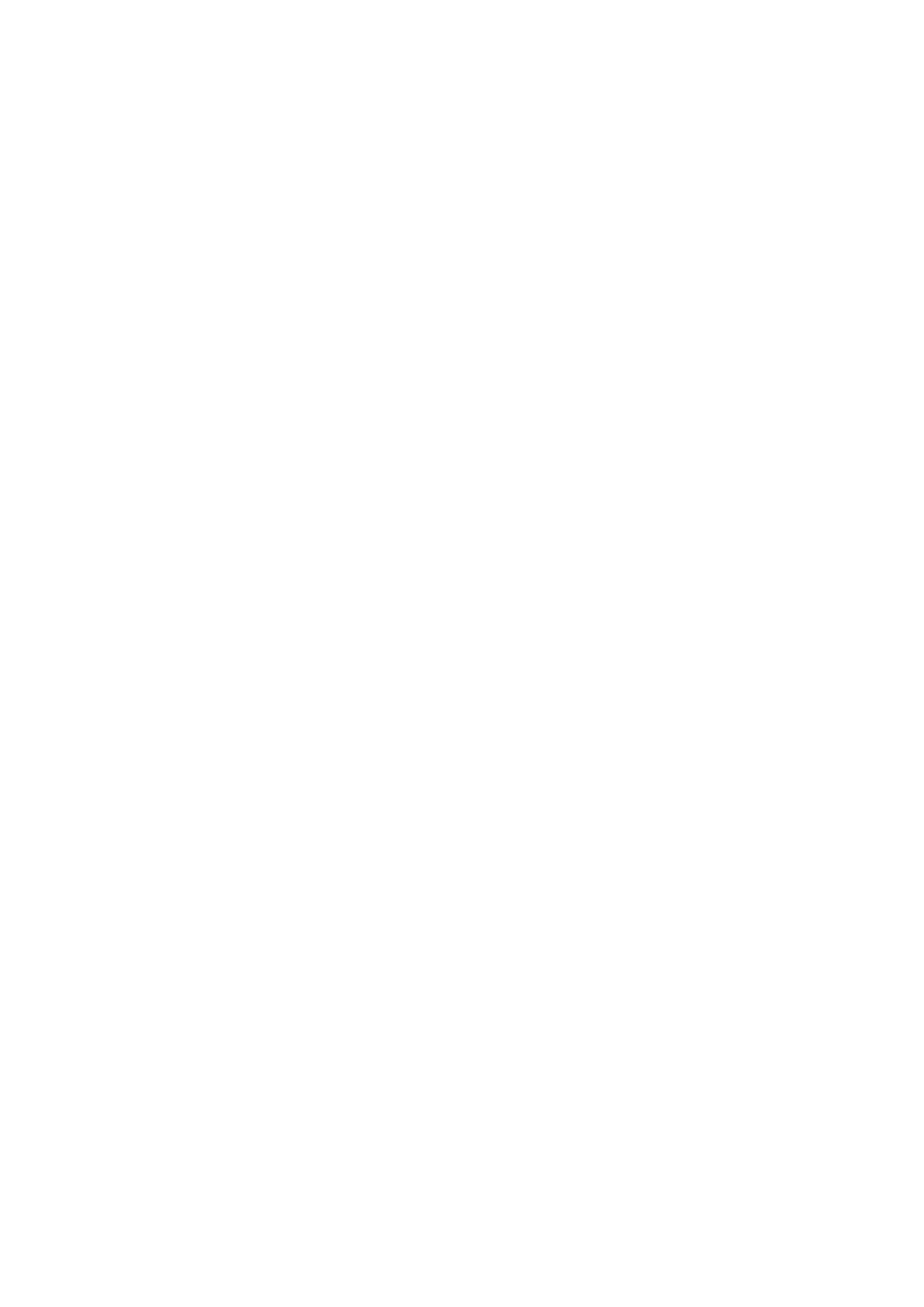BDSC ENROLMENT

# **Out of Zone Application Ballot Priority 6 • 2023**



#### **ADMIN USE ONLY**

| <b>Date Received</b>                                                                                         |                                       |  |                                                                  | Year Level for 2023 (circle) |                                                                       | 9              | 10     | 11              | $12 \overline{ }$ | 13        |  |
|--------------------------------------------------------------------------------------------------------------|---------------------------------------|--|------------------------------------------------------------------|------------------------------|-----------------------------------------------------------------------|----------------|--------|-----------------|-------------------|-----------|--|
|                                                                                                              |                                       |  |                                                                  |                              |                                                                       |                |        |                 |                   |           |  |
| <b>Particulars of Student</b>                                                                                |                                       |  |                                                                  |                              |                                                                       |                |        |                 |                   |           |  |
| Gender:<br>Male / Tāne                                                                                       |                                       |  |                                                                  | Female / Wahine              |                                                                       |                |        |                 |                   |           |  |
|                                                                                                              |                                       |  | Gender diverse not further defined /<br>Ira tāngata kōwhiri kore |                              | Transgender male to female /<br>Whakawahine                           |                |        |                 |                   |           |  |
|                                                                                                              |                                       |  | Transgender female to male /<br>Tangata ira tāne                 |                              | Gender diverse not elsewhere classified /<br>Ira tāngata kōwhiri kore |                |        |                 |                   |           |  |
|                                                                                                              | Legal Surname:                        |  |                                                                  |                              |                                                                       |                |        |                 |                   |           |  |
| Legal First Name:                                                                                            |                                       |  |                                                                  | <b>Preferred First Name:</b> |                                                                       |                |        |                 |                   |           |  |
| Date of Birth:                                                                                               |                                       |  |                                                                  | Country of Birth:            |                                                                       |                |        |                 |                   |           |  |
| Address:                                                                                                     |                                       |  |                                                                  |                              |                                                                       |                |        |                 |                   |           |  |
|                                                                                                              |                                       |  |                                                                  |                              |                                                                       |                |        | <b>POSTCODE</b> |                   |           |  |
| Student Mobile Phone:                                                                                        |                                       |  |                                                                  | <b>Current School:</b>       |                                                                       |                |        |                 |                   |           |  |
|                                                                                                              | <b>NEW ZEALAND CITIZEN (COLUMN 1)</b> |  | <b>NON-NEW ZEALAND CITIZEN (COLUMN 2)</b>                        |                              |                                                                       |                |        |                 |                   |           |  |
| NZ Birth Certificate Number:                                                                                 |                                       |  |                                                                  | Date of Entry into NZ:       |                                                                       |                |        |                 |                   |           |  |
| <b>OR</b> NZ Passport Number:                                                                                |                                       |  |                                                                  |                              | <b>Student Passport Number:</b>                                       |                |        |                 |                   |           |  |
| If Not New Zealand Born:                                                                                     |                                       |  |                                                                  |                              | Residence Permit Number:                                              |                |        |                 |                   |           |  |
| Date of Entry into NZ:                                                                                       |                                       |  |                                                                  |                              | <b>OR</b> Student Visa Number:                                        |                |        |                 |                   |           |  |
|                                                                                                              | <b>OR</b> NZ Citizenship Number:      |  |                                                                  | Parent Passport Number:      |                                                                       |                |        |                 |                   |           |  |
|                                                                                                              | <b>OR</b> Passport Number:            |  |                                                                  | Parent Visa Number:          |                                                                       |                |        |                 |                   |           |  |
|                                                                                                              |                                       |  |                                                                  |                              | <b>OR</b> Refugee Status:                                             |                | Yes    |                 |                   | <b>No</b> |  |
| <b>CULTURAL IDENTITY</b> (please tick your cultural identity. If you have two, please place 1 and 2 by each) |                                       |  |                                                                  |                              |                                                                       |                |        |                 |                   |           |  |
|                                                                                                              | NZ European                           |  | Korean                                                           | Fijian                       |                                                                       |                | Indian |                 |                   |           |  |
|                                                                                                              | NZ Māori                              |  | <b>Other Asian</b>                                               | Samoan                       |                                                                       | Middle Eastern |        |                 |                   |           |  |
|                                                                                                              | Australian                            |  | British/Irish                                                    | Tongan                       |                                                                       | Sri Lanken     |        |                 |                   |           |  |
|                                                                                                              | Chinese                               |  | Other European                                                   | Niuean                       |                                                                       | South African  |        |                 |                   |           |  |
|                                                                                                              | Japanese                              |  | Fijian Indian                                                    |                              | <b>Other Pacific Peoples</b><br>Latin American                        |                |        |                 |                   |           |  |
| Other:                                                                                                       |                                       |  |                                                                  |                              |                                                                       |                |        |                 |                   |           |  |
|                                                                                                              |                                       |  | Please state your first language: e.g. English, Cantonese etc    |                              |                                                                       |                |        |                 |                   |           |  |